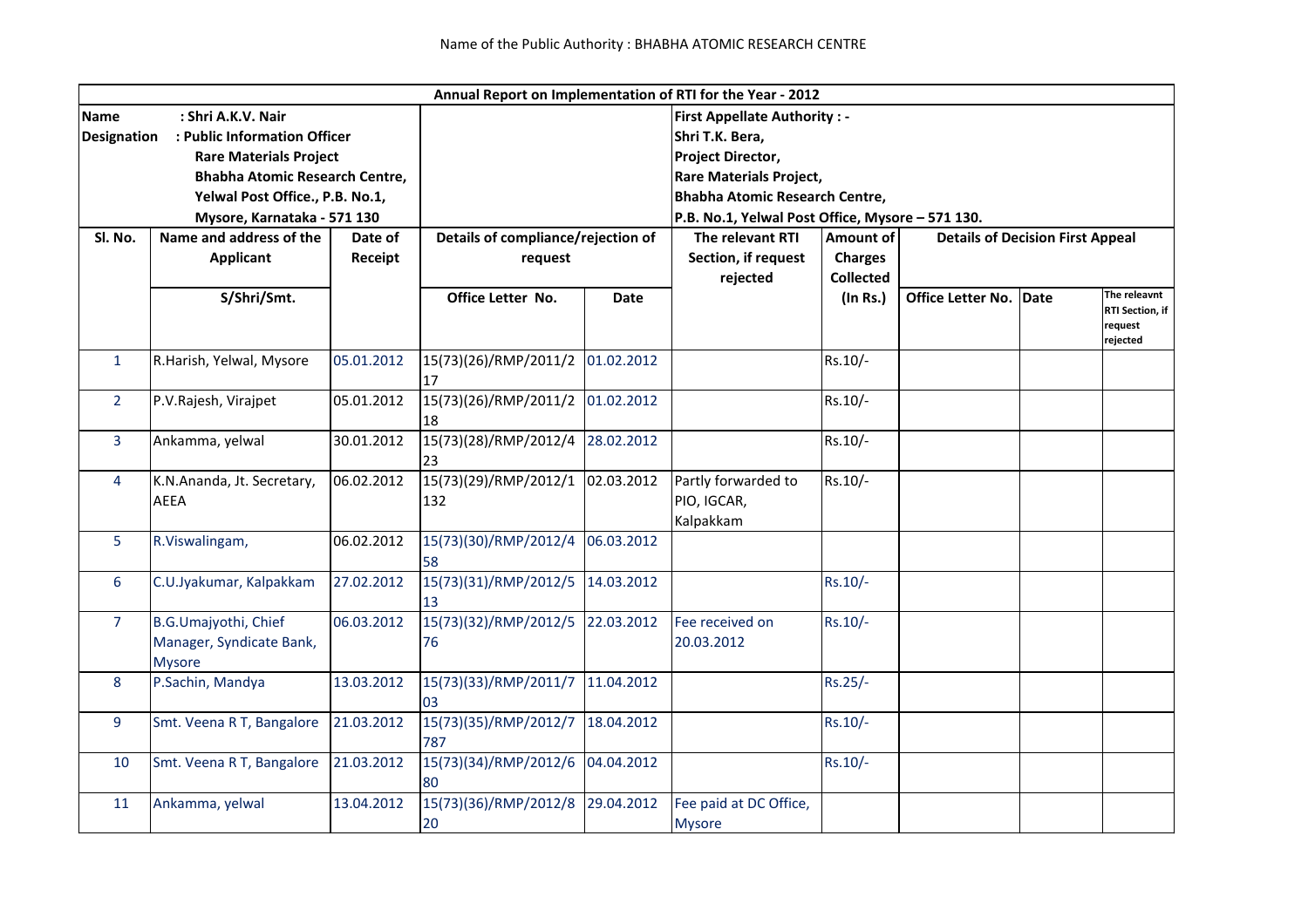|                                                        |                                           |                    |                                       |                                                                                                                                                                           | Annual Report on Implementation of RTI for the Year - 2012                              |                  |                              |            |                                               |  |  |  |
|--------------------------------------------------------|-------------------------------------------|--------------------|---------------------------------------|---------------------------------------------------------------------------------------------------------------------------------------------------------------------------|-----------------------------------------------------------------------------------------|------------------|------------------------------|------------|-----------------------------------------------|--|--|--|
| : Shri A.K.V. Nair<br><b>Name</b>                      |                                           |                    |                                       |                                                                                                                                                                           | <b>First Appellate Authority: -</b>                                                     |                  |                              |            |                                               |  |  |  |
| : Public Information Officer<br><b>Designation</b>     |                                           | Shri T.K. Bera,    |                                       |                                                                                                                                                                           |                                                                                         |                  |                              |            |                                               |  |  |  |
|                                                        | <b>Rare Materials Project</b>             |                    |                                       |                                                                                                                                                                           | <b>Project Director,</b><br><b>Rare Materials Project,</b>                              |                  |                              |            |                                               |  |  |  |
|                                                        | <b>Bhabha Atomic Research Centre,</b>     |                    |                                       |                                                                                                                                                                           |                                                                                         |                  |                              |            |                                               |  |  |  |
|                                                        | Yelwal Post Office., P.B. No.1,           |                    | <b>Bhabha Atomic Research Centre,</b> |                                                                                                                                                                           |                                                                                         |                  |                              |            |                                               |  |  |  |
| Mysore, Karnataka - 571 130<br>Name and address of the |                                           |                    |                                       | P.B. No.1, Yelwal Post Office, Mysore - 571 130.<br>Details of compliance/rejection of<br>The relevant RTI<br><b>Amount of</b><br><b>Details of Decision First Appeal</b> |                                                                                         |                  |                              |            |                                               |  |  |  |
| Sl. No.                                                |                                           | Date of<br>Receipt | request                               |                                                                                                                                                                           | Section, if request                                                                     |                  |                              |            |                                               |  |  |  |
|                                                        | <b>Applicant</b>                          |                    |                                       |                                                                                                                                                                           |                                                                                         | <b>Charges</b>   |                              |            |                                               |  |  |  |
|                                                        | S/Shri/Smt.                               |                    | Office Letter No.                     | <b>Date</b>                                                                                                                                                               | rejected                                                                                | <b>Collected</b> | Office Letter No.            | Date       | The releavnt                                  |  |  |  |
|                                                        |                                           |                    |                                       |                                                                                                                                                                           |                                                                                         | (In Rs.)         |                              |            | RTI Section, if<br>request<br>rejected        |  |  |  |
| 12                                                     | Arun Kumar B, Mysore                      | 08.06.2012         | 15(73)(37)/RMP/2012/1<br>282          | 25.06.2012                                                                                                                                                                | <b>Denied under Section</b><br>8(1)(j)                                                  | $Rs.10/-$        |                              |            |                                               |  |  |  |
| 13                                                     | Jayalakshmi M P., Mandya                  | 15.06.2012         | 15(73)(38)/RMP/2012/1<br>388          | 06.07.2012                                                                                                                                                                |                                                                                         | Rs.52/-          |                              |            |                                               |  |  |  |
| 14                                                     | H.C.Prashanth, Advocate                   | 03.07.2012         | 15(73)(39)/RMP/2012/1<br>580          | 03.08.2012                                                                                                                                                                |                                                                                         | Rs.10/-          |                              |            |                                               |  |  |  |
| 15                                                     | Phaniraj T S, Mysore                      | 12.07.2012         | 15(73)(40)/RMP/2012/1<br>667          | 10.08.2012                                                                                                                                                                | Fee recd.on<br>26.07.2012 Partly<br>denied under Section<br>8(1)(j)                     | Rs.70/-          | RMP/PD//C-<br>6(a)/2012/1854 | 04.09.2012 | <b>Denied</b><br>under<br>Section.8(<br>1)(j) |  |  |  |
| 16                                                     | V D Talali, Ex-AO-II Barodaa 12.07.2012   |                    | 15(73)(41)/RMP/2012/1<br>539          | 26.07.2012                                                                                                                                                                | Fee paid at HWP,<br><b>Baroda</b>                                                       |                  |                              |            |                                               |  |  |  |
| 17                                                     | J.Manchaiah, WA, RMP                      | 16.07.2012         | 15(73)(42)/RMP/2012/2<br>242          | 08.08.2012                                                                                                                                                                |                                                                                         | Rs.10/-          | 15(73)(43)RMP/2<br>012       | 22.08.2012 |                                               |  |  |  |
| 18                                                     | J.Manchaiah, WA, RMP                      | 16.07.2012         | 15(73)(42)/RMP/2012/2<br>131          | 14.08.2012                                                                                                                                                                |                                                                                         | Rs.10/-          |                              |            |                                               |  |  |  |
| 19                                                     | H.C.Prashanth, Advocate,<br><b>Mysuru</b> | 03.08.2012         | 15(73)(45)/RMP/2012/1<br>957          | 31.08.2012                                                                                                                                                                | Since the information<br>has already provided,<br>application alongwith<br>fee returned |                  |                              |            |                                               |  |  |  |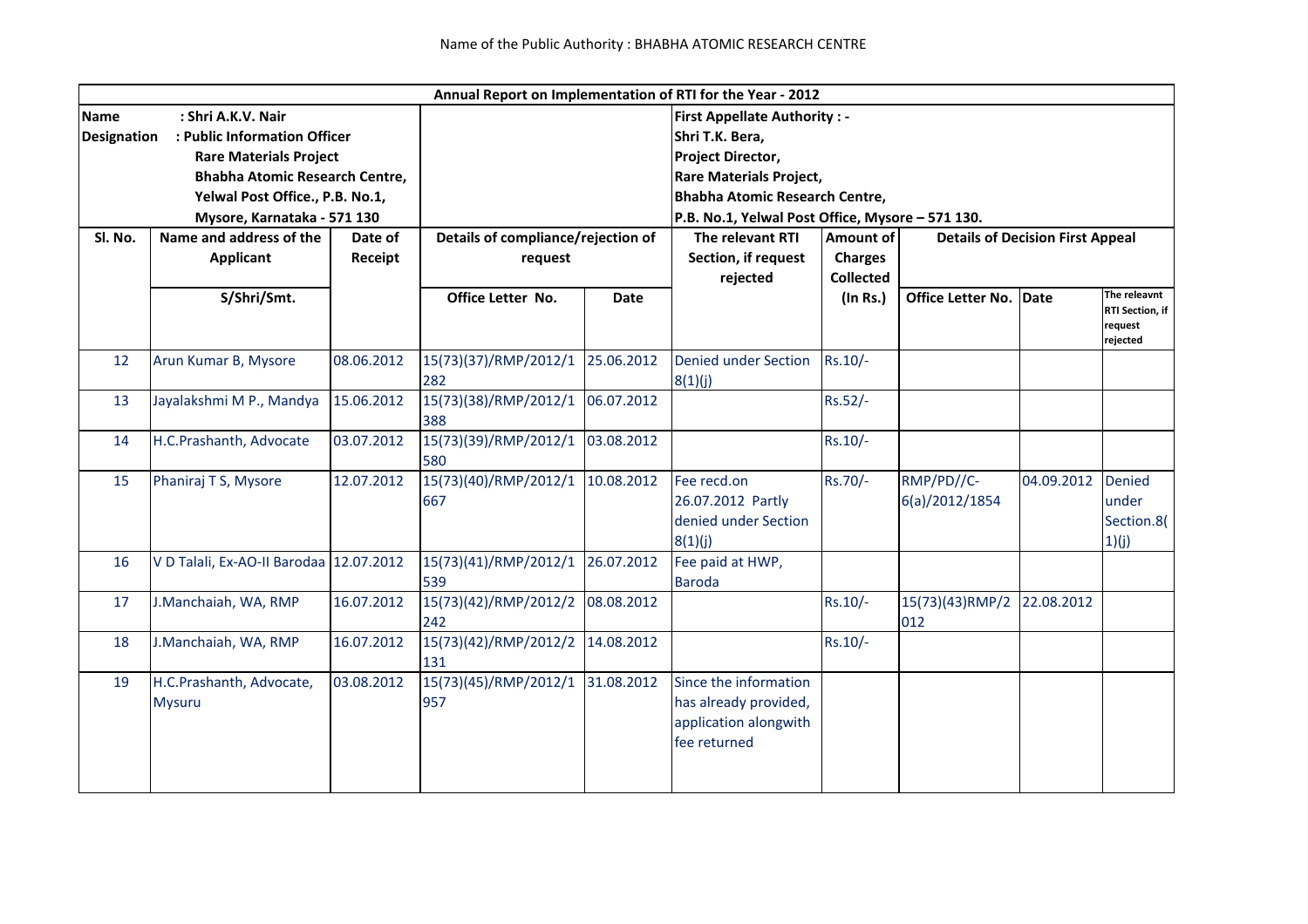|                                                    |                                    |            |                                     |             | Annual Report on Implementation of RTI for the Year - 2012              |                                                      |                               |  |                        |  |  |
|----------------------------------------------------|------------------------------------|------------|-------------------------------------|-------------|-------------------------------------------------------------------------|------------------------------------------------------|-------------------------------|--|------------------------|--|--|
| <b>Name</b><br>: Shri A.K.V. Nair                  |                                    |            | <b>First Appellate Authority: -</b> |             |                                                                         |                                                      |                               |  |                        |  |  |
| : Public Information Officer<br><b>Designation</b> |                                    |            | Shri T.K. Bera,                     |             |                                                                         |                                                      |                               |  |                        |  |  |
|                                                    | <b>Rare Materials Project</b>      |            | Project Director,                   |             |                                                                         |                                                      |                               |  |                        |  |  |
|                                                    | Bhabha Atomic Research Centre,     |            |                                     |             | <b>Rare Materials Project,</b><br><b>Bhabha Atomic Research Centre,</b> |                                                      |                               |  |                        |  |  |
|                                                    | Yelwal Post Office., P.B. No.1,    |            |                                     |             |                                                                         |                                                      |                               |  |                        |  |  |
|                                                    | Mysore, Karnataka - 571 130        |            |                                     |             | P.B. No.1, Yelwal Post Office, Mysore - 571 130.                        |                                                      |                               |  |                        |  |  |
| Sl. No.                                            | Name and address of the<br>Date of |            | Details of compliance/rejection of  |             | The relevant RTI                                                        | Amount of<br><b>Details of Decision First Appeal</b> |                               |  |                        |  |  |
|                                                    | Applicant                          | Receipt    | request                             |             | Section, if request                                                     | <b>Charges</b>                                       |                               |  |                        |  |  |
|                                                    |                                    |            |                                     |             | rejected                                                                | <b>Collected</b>                                     |                               |  |                        |  |  |
|                                                    | S/Shri/Smt.                        |            | Office Letter No.                   | <b>Date</b> |                                                                         | (In Rs.)                                             | <b>Office Letter No. Date</b> |  | The releavnt           |  |  |
|                                                    |                                    |            |                                     |             |                                                                         |                                                      |                               |  | <b>RTI Section, if</b> |  |  |
|                                                    |                                    |            |                                     |             |                                                                         |                                                      |                               |  | request<br>rejected    |  |  |
| 20                                                 | H.C.Prashanth, Advocate,           | 03.08.2012 | 15(73)(45)/RMP/2012/1               | 31.08.2012  | Since the information                                                   |                                                      |                               |  |                        |  |  |
|                                                    | <b>Mysuru</b>                      |            | 957                                 |             | has already provided,                                                   |                                                      |                               |  |                        |  |  |
|                                                    |                                    |            |                                     |             | application alongwith                                                   |                                                      |                               |  |                        |  |  |
|                                                    |                                    |            |                                     |             | fee returned                                                            |                                                      |                               |  |                        |  |  |
|                                                    |                                    |            |                                     |             |                                                                         |                                                      |                               |  |                        |  |  |
|                                                    |                                    |            |                                     |             |                                                                         |                                                      |                               |  |                        |  |  |
| 21                                                 | H.C.Prashanth, Advocate,           | 03.08.2012 | 15(73)(45)/RMP/2012/1               | 31.08.2012  | Since the information                                                   |                                                      |                               |  |                        |  |  |
|                                                    | <b>Mysuru</b>                      |            | 957                                 |             | has already provided,                                                   |                                                      |                               |  |                        |  |  |
|                                                    |                                    |            |                                     |             | application alongwith                                                   |                                                      |                               |  |                        |  |  |
|                                                    |                                    |            |                                     |             | fee returned                                                            |                                                      |                               |  |                        |  |  |
|                                                    |                                    |            |                                     |             |                                                                         |                                                      |                               |  |                        |  |  |
|                                                    |                                    |            |                                     |             |                                                                         |                                                      |                               |  |                        |  |  |
| 22                                                 | H.C.Prashanth, Advocate            | 03.08.2012 | 15(73)(45)/RMP/2012/1               | 31.08.2012  | Since the information                                                   |                                                      |                               |  |                        |  |  |
|                                                    |                                    |            | 957                                 |             | has already provided,                                                   |                                                      |                               |  |                        |  |  |
|                                                    |                                    |            |                                     |             | application alongwith                                                   |                                                      |                               |  |                        |  |  |
|                                                    |                                    |            |                                     |             | fee returned                                                            |                                                      |                               |  |                        |  |  |
|                                                    |                                    |            |                                     |             |                                                                         |                                                      |                               |  |                        |  |  |
|                                                    |                                    |            |                                     |             |                                                                         |                                                      |                               |  |                        |  |  |
| 23                                                 | K.R.Purushotama Rao                | 08.08.2012 | 15(73)(44)/RMP/2012/1               | 13.09.2012  | Fee received on                                                         | Rs.10/-                                              |                               |  |                        |  |  |
|                                                    |                                    |            | 934                                 |             | 29.08.2012                                                              |                                                      |                               |  |                        |  |  |
| 24                                                 | H.C.Prashanth, Advocate            | 28.08.2012 | 15(73)(49)/RMP/2012/1               | 13.09.2012  |                                                                         | Rs.10/-                                              |                               |  |                        |  |  |
|                                                    |                                    |            | 933                                 |             |                                                                         |                                                      |                               |  |                        |  |  |
| 25                                                 | Mahadevaiah S/O Kullaiah,          | 02.11.2012 | 15(73)(51)/RMP/2012/2               | 21.11.2012  |                                                                         | Rs.10/-                                              |                               |  |                        |  |  |
|                                                    | <b>Mysore</b>                      |            | 310                                 |             |                                                                         |                                                      |                               |  |                        |  |  |